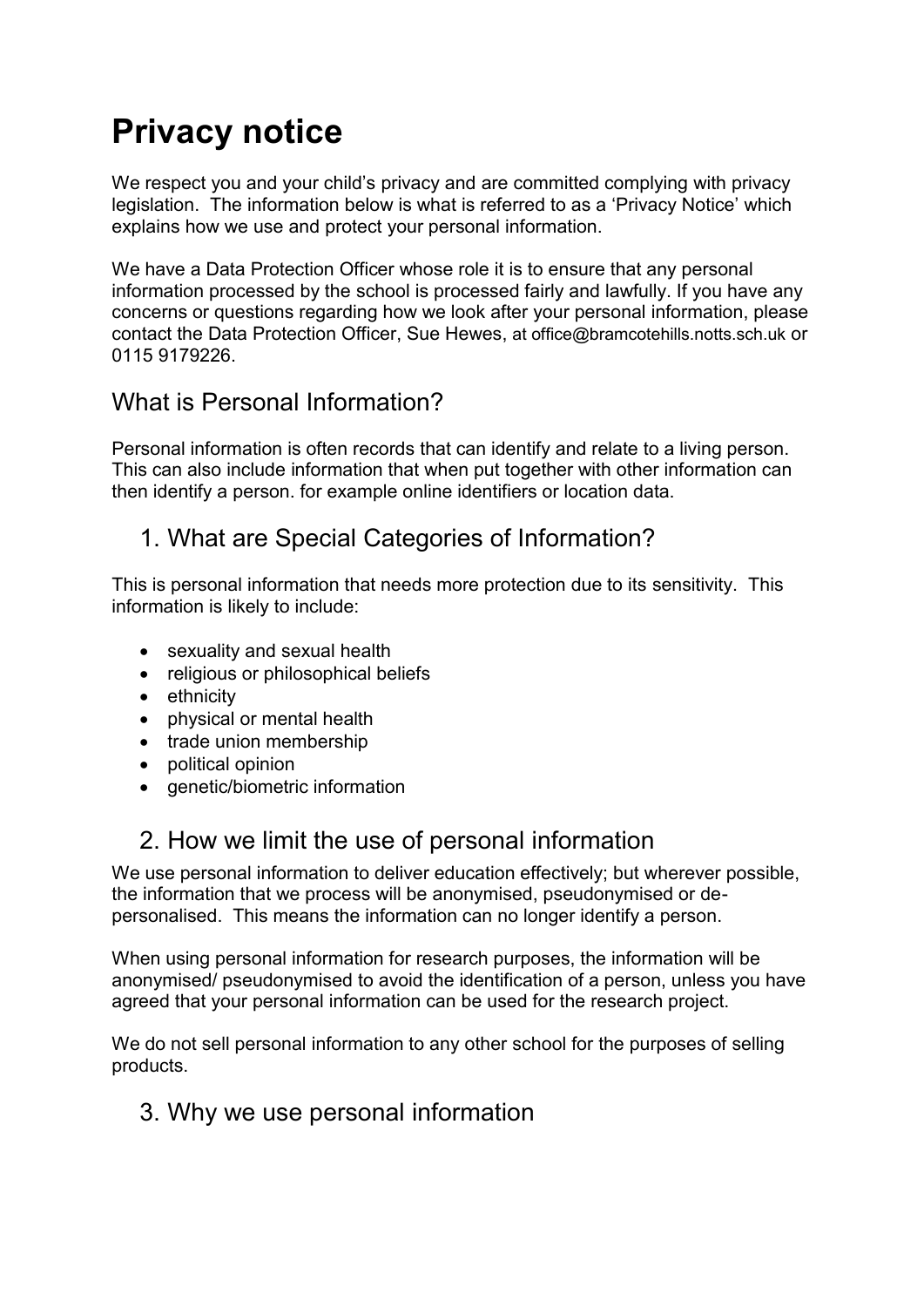We use personal information to help us run the school effectively, deliver a quality education, and safeguard pupils and staff. Please see our service specific notices which explains how we use personal information for each of our activities.

## 4. Your privacy rights

The law provides you with a number of rights to control the processing of your personal information:

## Accessing the information we hold about you

You have the right to ask for all the information we have about you. When we receive a request from you in writing, we must normally give you access to everything we have recorded about you. However, we will not let you see any parts of your record which contain:

- Confidential information about other people; or
- Information a professional thinks will cause serious harm to your or someone else's physical or mental wellbeing; or
- If we think that the prevention or detection of crime may be adversely affected by disclosing information to you.

This applies to paper and electronic records. If you ask us, we will also let others see your record (except if one of the points above applies). If you cannot ask for your records in writing, we will make sure there are other ways you can apply. If you have any queries regarding access to your information please contact [office@bramcotehills.notts.sch.uk](mailto:office@bramcotehills.notts.sch.uk) or 0115 9179226

# Changing information you believe to be inaccurate

You should let us know if you disagree with something written on your file. We may not always be able to change or remove the information; however, we will correct factual inaccuracies and may include your comments in the records. [Please use the](https://forms.essex.gov.uk/default.aspx/RenderForm/?F.Name=r4Qcams7sBg&HideAll=1)  [contact details above to report inaccurate information.](https://forms.essex.gov.uk/default.aspx/RenderForm/?F.Name=r4Qcams7sBg&HideAll=1)

# Asking for your information to be deleted (right to be forgotten)

In some circumstances you can request the erasure of the personal information used by us, for example:

- Where the personal information is no longer needed for the purpose for which it was collected
- Where you have withdrawn your consent to the use of your information and there is no other legal basis for the processing
- Where there is no legal basis for the use of your information
- Where erasure is a legal obligation

Where personal information has been shared with others, we shall make every reasonable effort to ensure those using your personal information comply with your request for erasure.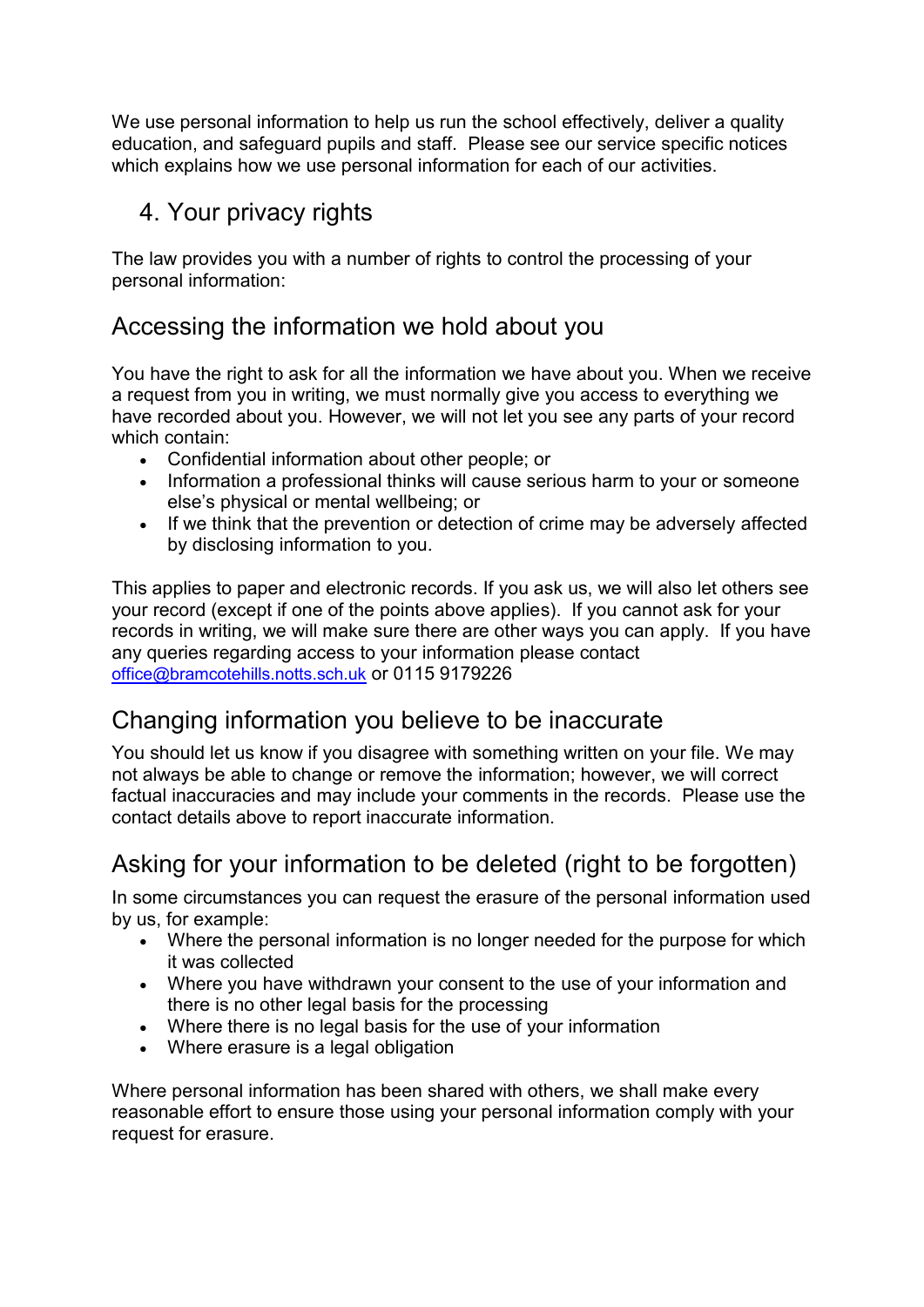Please note that the right to erasure does not extend to using your personal information where:

- Is required by law
- It is used for exercising the right of freedom of expression
- It is in the public interest in the area of public health
- It is for archiving purposes in the public interest, scientific or historical research purposes, or statistical purposes where it would seriously affect the achievement of the objectives of the processing
- It is necessary for the establishment, defense or exercise of legal claims.

## Restricting what your information is used for

You have the right to ask us to restrict what we use your personal information for where one of the following applies:

- You have identified inaccurate information, and have notified us of this
- Where using your information is unlawful, and you wish us to restrict rather than erase the information
- Where you have objected to us using the information, and the legal reason for us using your information has not yet been provided to you

When information is restricted it cannot be used other than to securely store the information, and with your consent, to handle legal claims, protect others, or where it is for important public interests of the UK. Where restriction of use has been granted, we will inform you before the use of your personal information is resumed.

You have the right to request that we stop using your personal information in some circumstances, for example where we are relying on your consent. However we are required by law to use personal information to deliver education services so for those purposes we could not grant your request.

## Computer based decisions about you and if you are 'profiled'

You have the right to object about decisions being made about you by automated means (by a computer and not a human being), unless it is required for any contract you have entered into, required by law, or you have consented to it. You also have the right to object if you are being 'profiled'. Profiling is where decisions are made about you based on certain things in your personal information.

If you have concerns regarding automated decision making, or profiling, please contact the school who will advise you about how your information is being used.

## 5. Who will we share your personal information with?

As explained in our service specific notices we use a range of companies and partners to either store personal information or to manage it for us. Where we have these arrangements there is always a contract, memorandum of understanding or information sharing protocol in place to ensure that the school complies with information protection law. We complete privacy impact assessments before we share personal information to ensure their compliance with the law.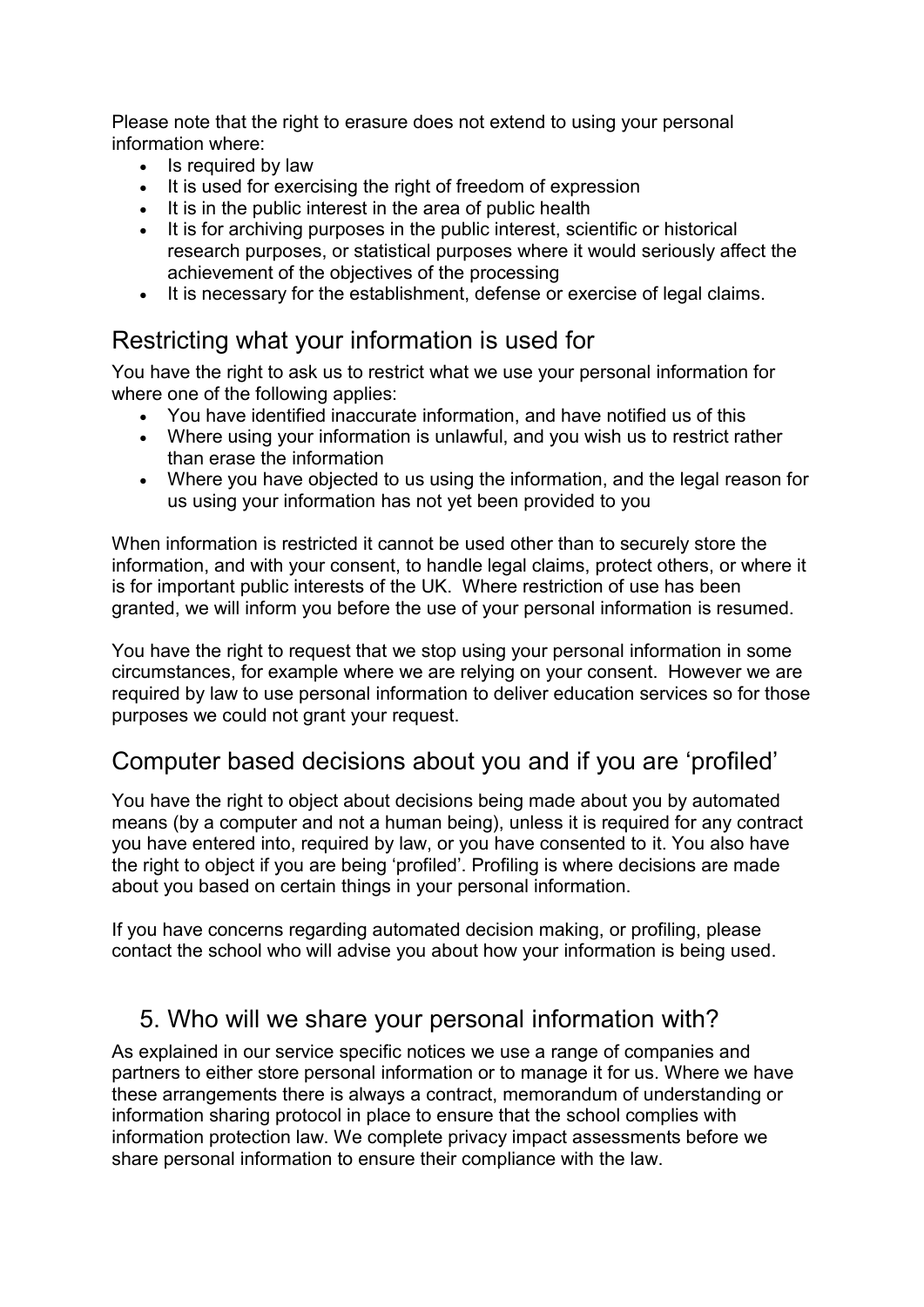Sometimes we have a legal duty to provide information about people to other schools, e.g. Child Protection concerns or statutory returns to the Department for Education, for example the school census.

We may also share your personal information when we feel there is a good reason that is more important than protecting your confidentiality. This does not happen often, but we may share your information:

- To find and stop crime or fraud; or
- if there are serious risks to the public, our staff or to other professionals; or
- to protect a child.

The law does not allow us to share your information without your permission, unless there is proof that someone is at risk or it is required by law. This risk must be serious before we can go against your right to confidentiality. When we are worried about physical safety or we feel that we need to take action to protect someone from being harmed in other ways, we will discuss this with you and, if possible, get your permission to tell others about your situation. We may still share your information if we believe the risk to others is serious enough to do so.

There may also be rare occasions when the risk to others is so great that we need to share information straight away. If this is the case, we will make sure that we record what information we share and our reasons for doing so. We will let you know what we have done and why as soon as or if we think it is safe to do so.

We are required by law to share certain information with the Department for Education; for more details on how they use personal information please click [here](https://www.gov.uk/guidance/data-protection-how-we-collect-and-share-research-data)

We are also required to share some information with Nottinghamshire County Council; for more details on how they use personal information please click [here](https://www.nottinghamshire.gov.uk/global-content/privacy)

#### 6. How do we protect your information?

We will do what we can to make sure we hold personal records (on paper and electronically) in a secure way, and we will only make them available to those who have a right to see them. Our security measures include:

- Encryption allows information to be hidden so that it cannot be read without special knowledge (such as a password). This is done with a secret code or cypher. The hidden information is said to be encrypted.
- Controlling access to systems, networks and buildings allows us to stop people who are not allowed to view your personal information from getting access to it.
- Training for our staff allows us to make them aware of how to handle information and how and when to report when something goes wrong.
- Ways for us to access your information should something go wrong and our systems not work, including how we manage your information in event of an emergency or disaster.
- Regular testing of our technology and processes including keeping up to date on the latest security updates (commonly called patches).

#### If your information leaves the country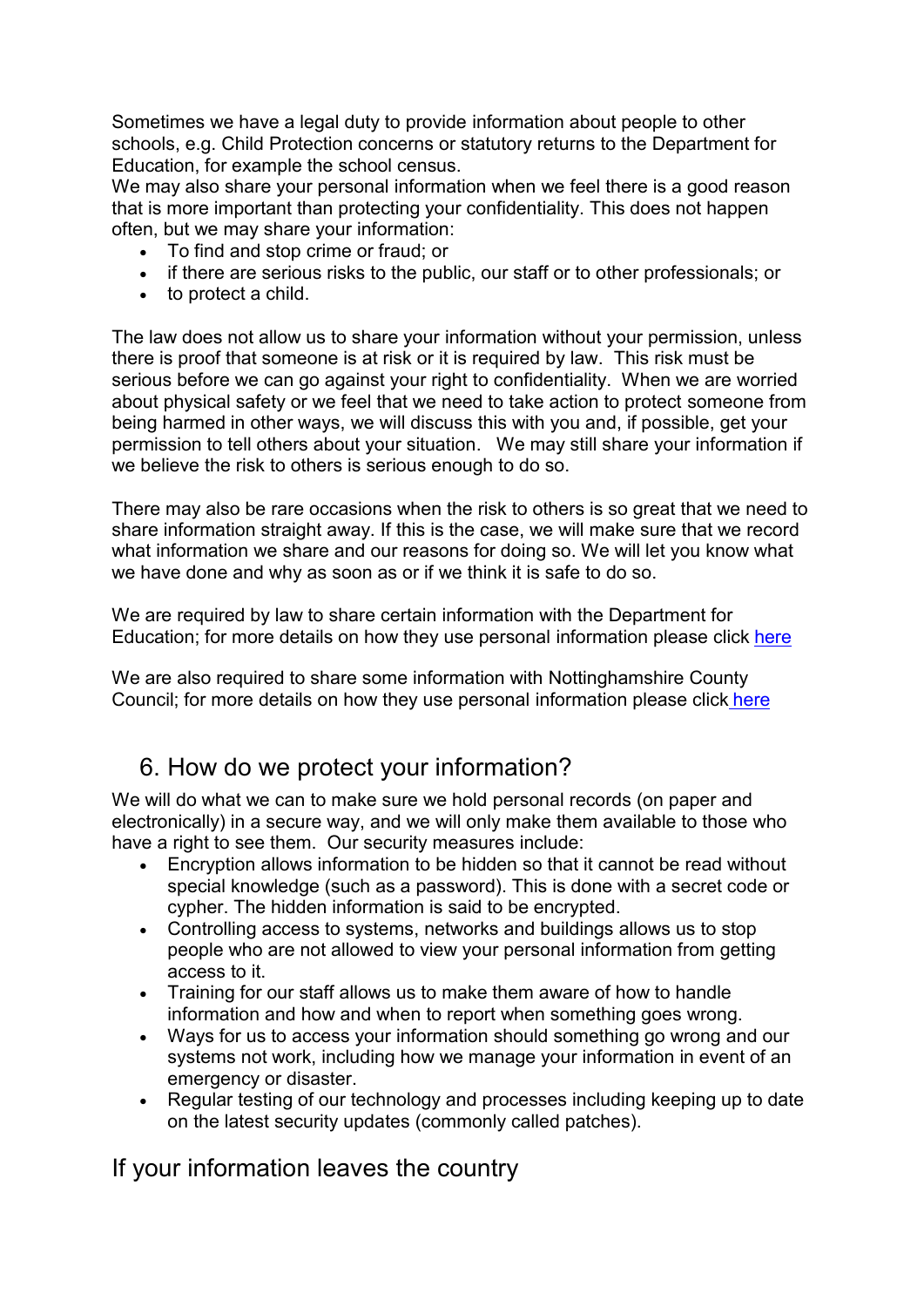Sometimes, for example where we receive a request to transfer school records to a new school, it is necessary to send that information outside of the UK. In such circumstances additional protection will be applied to that information during its transfer, and where the receiving country does not have an adequacy decision, advice will be sought from the Information Commissioners Office prior to the information being sent.

## 7. How long do we keep your personal information?

Our retention schedule lists how long your information may be kept for different purposes. Please click [here](https://c.ymcdn.com/sites/irms.site-ym.com/resource/collection/8BCEF755-0353-4F66-9877-CCDA4BFEEAC4/2016_IRMS_Toolkit_for_Schools_v5_Master.pdf)

#### 8. Where can I get advice?

You can contact our Data Protection Officer at [office@bramcotehills.notts.sch.uk](mailto:office@bramcotehills.notts.sch.uk) or 0115 9179226.

For independent advice about information protection, privacy and information sharing issues, you can contact the Information Commissioner's Office (ICO) at:

Information Commissioner's Office Wycliffe House Water Lane Wilmslow Cheshire SK9 5AF

Tel: 0303 123 1113 (local rate) or 01625 545 745 if you prefer to use a national rate number

Alternatively, visit [ico.org.uk](https://ico.org.uk/) or email [casework@ico.org.uk.](mailto:casework@ico.org.uk)

#### 9. Cookies & how you use this website

To make this website easier to use, we sometimes place small text files on your device (for example your iPad or laptop). These are known as 'cookies'. Most big websites do this too.

They improve things by:

- remembering the things you've chosen, so you don't have to keep re-entering them whenever you visit a new page
- remembering information you've given (for example, your address) so you don't need to keep entering it
- measuring how you use the website so we can make sure it meets your needs.

By using our website, you agree that we can place these types of cookies on your device.